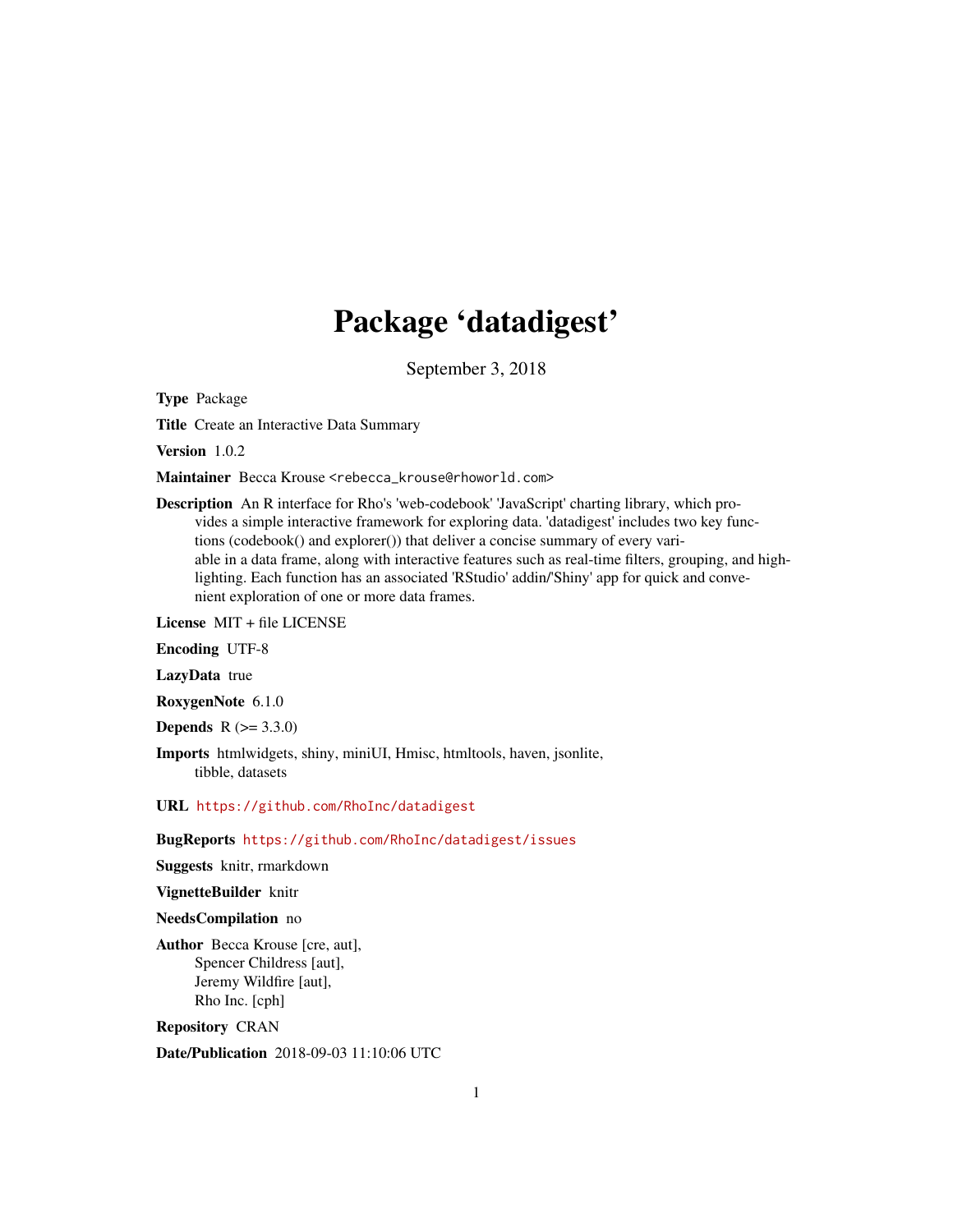### <span id="page-1-0"></span>R topics documented:

| Index |  |
|-------|--|

datadigest-package *Create an interactive codebook*

#### Description

The datadigest package provides a simple interactive framework for exploring data. The package serves as an R interface for Rho's web-codebook JavaScript library. This tool provides a concise summary of every variable in a data frame and includes interactive features such as real-time filters, grouping, and highlighting. The R interface allows the analyst to interactively explore datasets within the typical analysis workflow and working environment. datadigest has been built using the htmlwidgets framework.

#### Source

Rho's web-codebook JavaScript library: <https://github.com/RhoInc/web-codebook>.

codebook *Create an interactive codebook*

#### **Description**

This function creates an interactive codebook from a user specified data frame using.using R htmlwidgets. The codebook can be explored using the RStudio viewer or a web browser. The codebook can also be embedded in an R Markdown document or saved as a standalone HTML page.

#### Usage

codebook(data, settings = NULL)

#### Arguments

| data     | A data frame.                     |
|----------|-----------------------------------|
| settings | Optional list of custom settings. |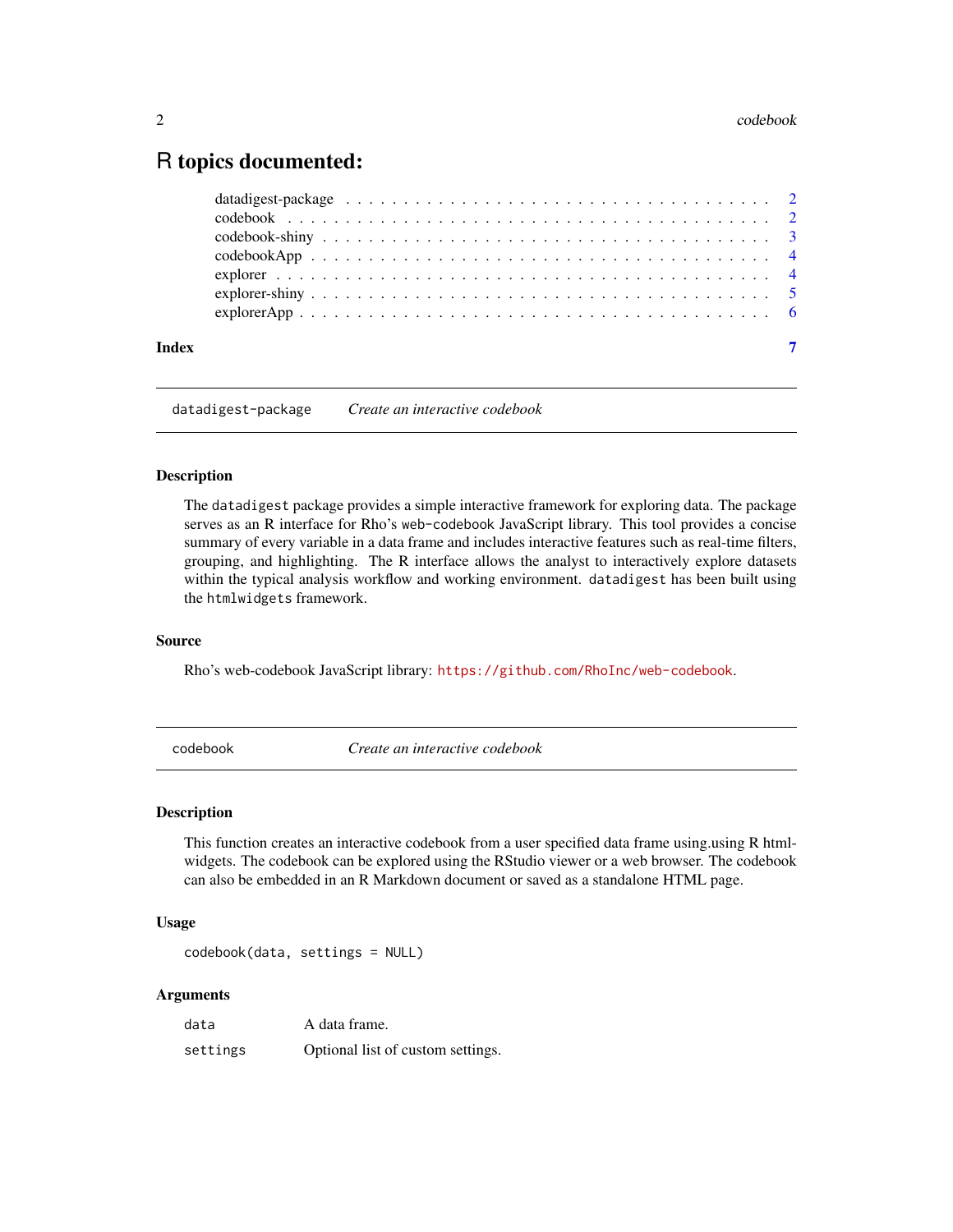#### <span id="page-2-0"></span>codebook-shiny 3

#### Details

settings If provided, the list of custom settings will be converted to JSON using jsonlite:: toJSON. Details on configuration of the settings object can be found at [https://github.com/RhoInc/](https://github.com/RhoInc/web-codebook/wiki/Configuration) [web-codebook/wiki/Configuration](https://github.com/RhoInc/web-codebook/wiki/Configuration).

#### See Also

explorer

#### Examples

codebook(data = mtcars)

codebook-shiny *Shiny bindings for codebook*

#### Description

Output and render functions for using codebook within Shiny applications and interactive Rmd documents.

#### Usage

```
codebookOutput(outputId, width = "100%", height = "400px")
renderCodebook(expr, env = parent.frame(), quoted = FALSE)
```
#### Arguments

| outputId      | output variable to read from                                                                                                      |
|---------------|-----------------------------------------------------------------------------------------------------------------------------------|
| width, height | Must be a valid CSS unit (like '100%', '400px', 'auto') or a number, which<br>will be coerced to a string and have 'px' appended. |
| expr          | An expression that generates a codebook                                                                                           |
| env           | The environment in which to evaluate expr.                                                                                        |
| quoted        | Is expr a quoted expression (with $\text{quote}()$ )? This is useful if you want to save<br>an expression in a variable.          |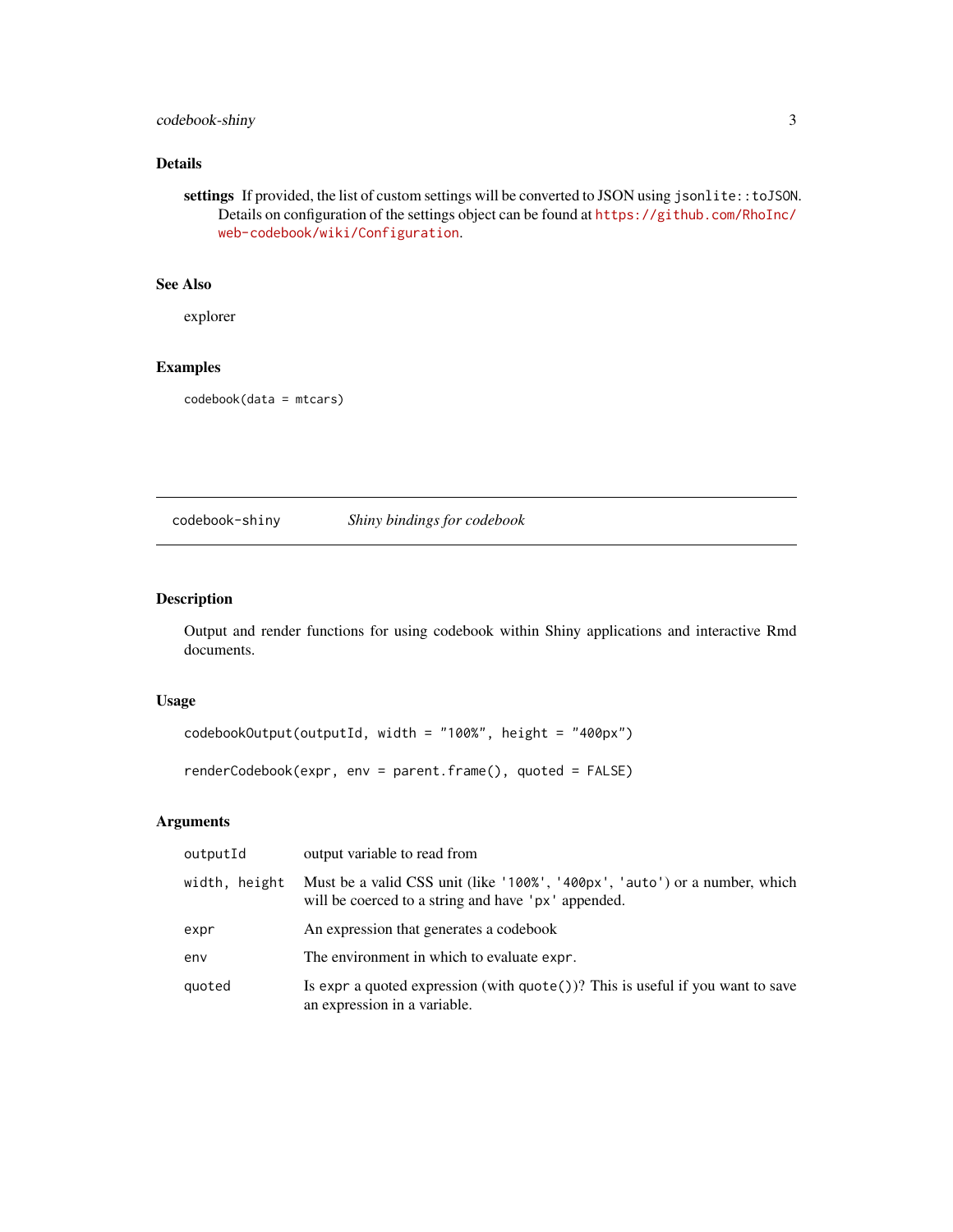<span id="page-3-0"></span>

#### Description

The codebook shiny application produces an interactive codebook using data from your R environment or a file upload. Optionally select to view a static summary of the data using Hmisc::describe(). The resulting codebook (interactive or static) may be downloaded as an HTML file.

#### Usage

codebookApp()

explorer *Create an interactive codebook explorer*

#### Description

This function produces an interactive codebook explorer using R htmlwidgets. The interactive codebook explorer allows the user to explore multiple data frames within the RStudio viewer or a web browser. The explorer can also be embedded in an R Markdown document or saved as a standalone HTML page.

#### Usage

explorer(data = NULL, addEnv = TRUE, demo = FALSE)

#### Arguments

| data   | A list of (optionally named) data frames. Also accepts a character vector of data<br>frame names (must be loaded in environment).        |
|--------|------------------------------------------------------------------------------------------------------------------------------------------|
| addEnv | Logical. Indicates whether to add all data frames in current environemnt to<br>explorer. Defaults to addEnv=TRUE.                        |
| demo   | Logical. Indicates whether to display demodata frames. If TRUE, dataList and<br>addEnv settings will be ignored. Defaults to demo=FALSE. |

#### See Also

codebook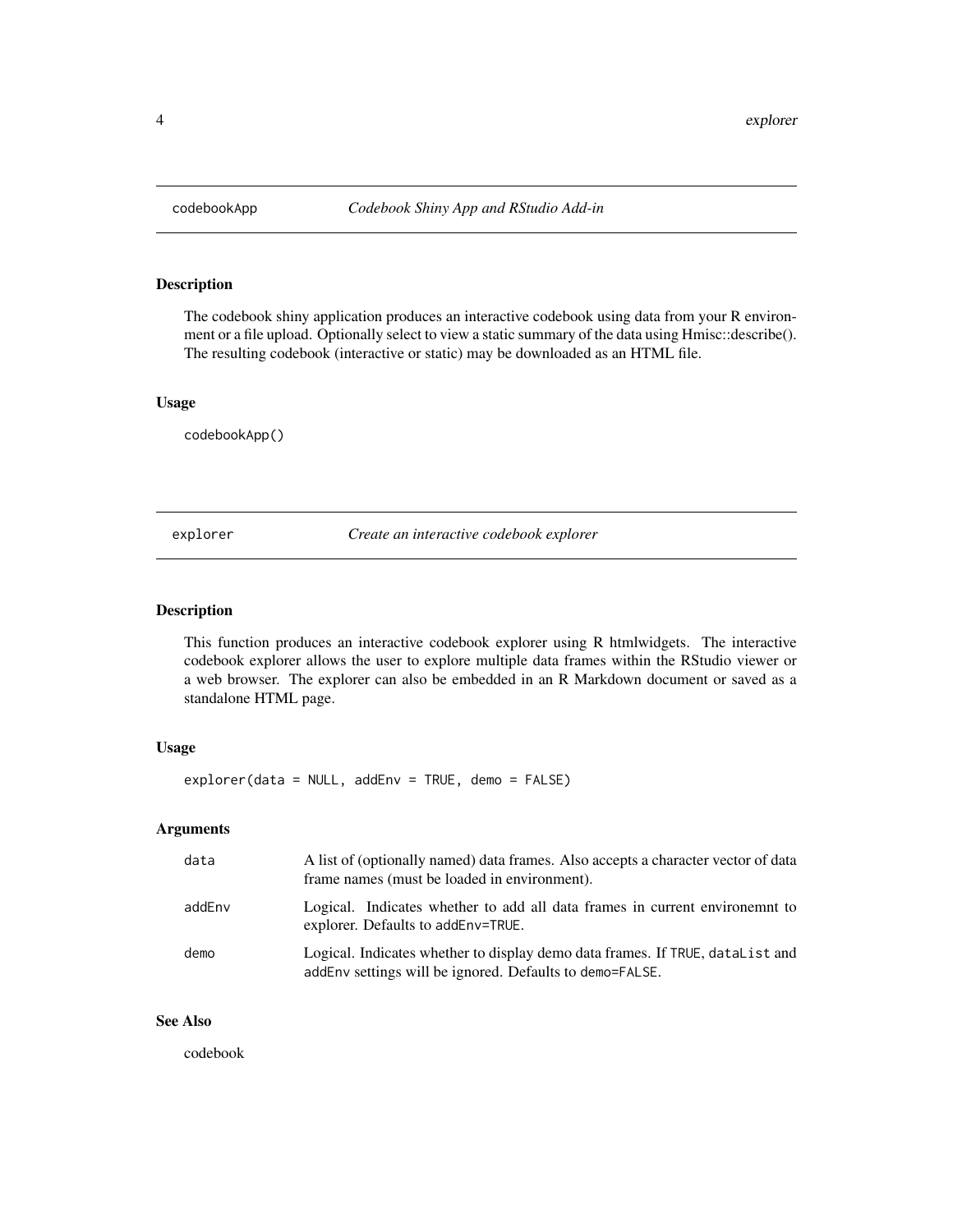#### <span id="page-4-0"></span>explorer-shiny 5

#### Examples

```
### Generate explorer using all data loaded into R session (default).
explorer(data = NULL, addEnv = TRUE)
### Provide a list of (optionally named) data frames.
explorer(data = list(Cars = mtcars, Iris = iris))
### Alternatively, provide data frames currently loaded in R session as a character vector.
explorer(data = c("mtcars","iris"))
### Generate explorer using data from the datasets package.
explorer(demo = TRUE)
```
explorer-shiny *Shiny bindings for codebook-explorer*

#### Description

Output and render functions for using codebook-explorer within Shiny applications and interactive Rmd documents.

#### Usage

```
explorerOutput(outputId, width = "100%", height = "400px")
renderExplorer(expr, env = parent.frame(), quoted = FALSE)
```
#### Arguments

| outputId      | output variable to read from                                                                                                      |
|---------------|-----------------------------------------------------------------------------------------------------------------------------------|
| width, height | Must be a valid CSS unit (like '100%', '400px', 'auto') or a number, which<br>will be coerced to a string and have 'px' appended. |
| expr          | An expression that generates a codebook-explorer                                                                                  |
| env           | The environment in which to evaluate expr.                                                                                        |
| quoted        | Is expr a quoted expression (with $\text{quote}()$ )? This is useful if you want to save<br>an expression in a variable.          |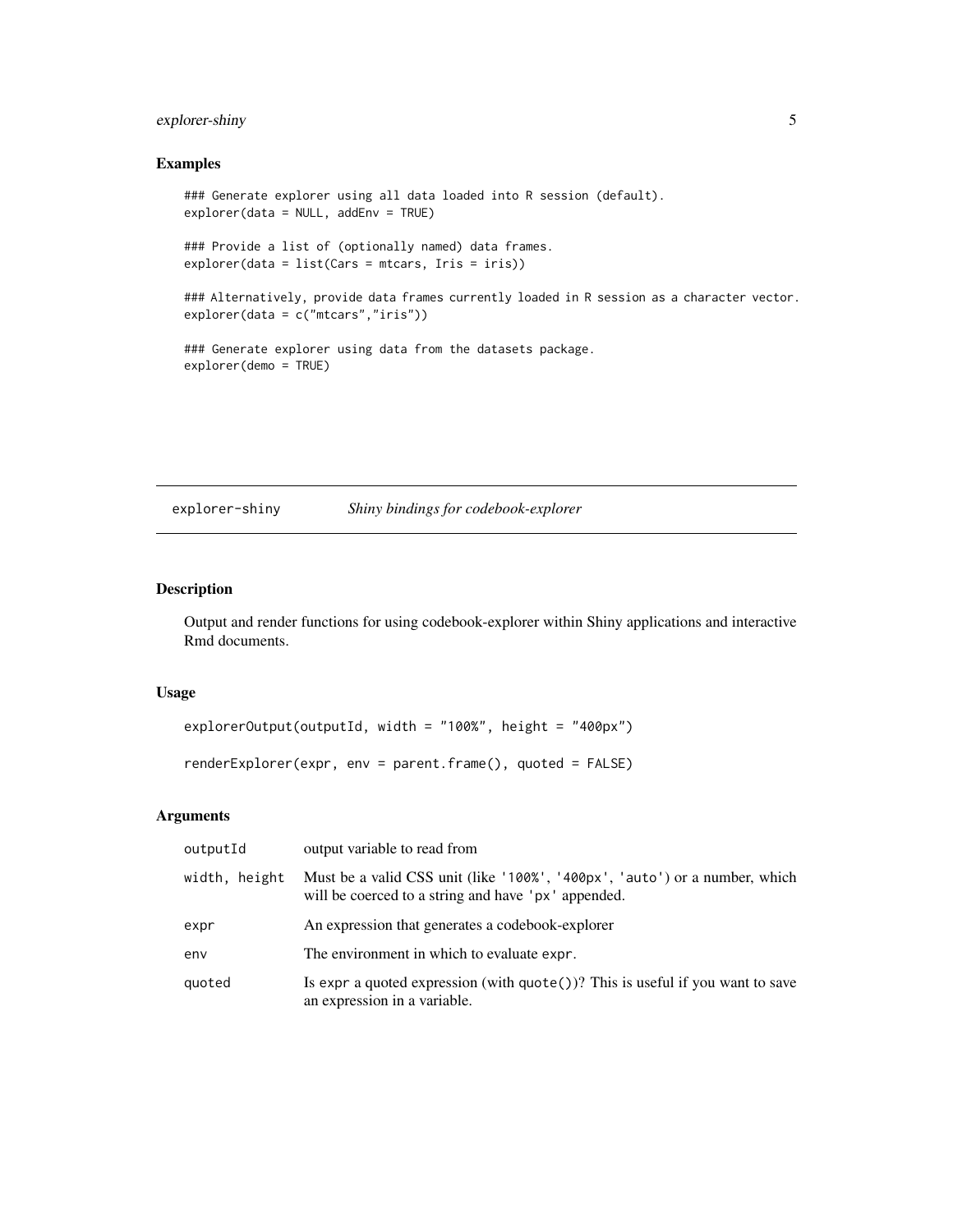<span id="page-5-0"></span>

#### Description

The explorer shiny application generates an interactive codebook explorer using all datasets currently loaded in the user's R session. If no data are available, the app is populated using the data from the datasets package. The user can upload one or more sas7bdat or csv files by navigating to a directory and selecting individual file(s).

#### Usage

explorerApp()